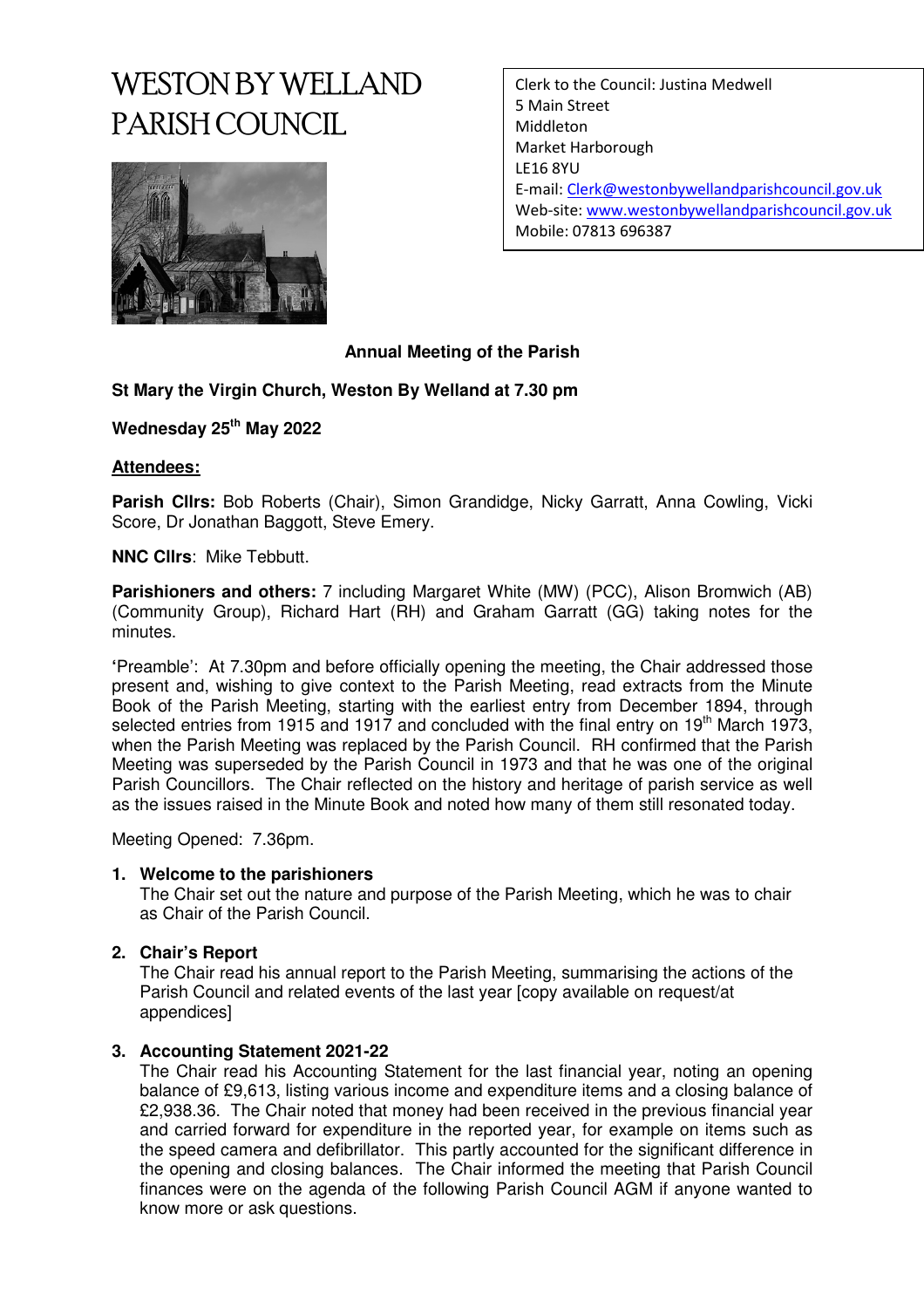#### **4. Reports from**

#### **a) Parochial Church Council (PCC)**

MW was present but due to a sore throat her report was read by the Chair. The report noted this was the first time the PCC had been invited to the Parish Meeting and thanks were offered. Other items included the appointment of the new vicar (The Reverend Amanda Oliver, Priest in Charge of The Upper Welland Valley Parishes), the church closure for repairs to the ceiling and reopening in mid-March. Thanks were given for all the efforts made in the village to raise funds for the church's repair and upkeep. Finally, it was noted that tickets were still available from MW for the Jubilee Lunch.

#### **b) Footpath Warden**

The Chair outlined that Jill Postlethwaite was the village's footpath warden and that while Jill would not be making a formal report, she was happy to continue with this role of checking on the condition of the parish's footpaths and liaising with North Northamptonshire Council about any issues that occur; none were reported.

#### **c) Tree Warden**

GG reported on his appointment as the village's informal tree warden in August 2021, events since undertaken including a tree walk and tree planting and plans for future events.

- Cllr Tebbutt asked for details of the Tree Council which runs the formal tree warden system and which NNC could join for this purpose.
- Before leaving for a prior engagement, RH expressed his thanks and that of the PCC for all events and activities raising money to support the church.

#### **d) Litter Picking Group**

The Chair explained that Ali Carver took the lead with the litter Picking Group but was unable to make the meeting. As such, the Chair read Ali's report, detailing with gratitude, the work of the group (the 'Weston Wobbles'), in conjunction with North Northamptonshire Council, as well as the ongoing litter collection actions of the wider community.

#### **e) Community Group**

With Mike Southwell on holiday, AB gave the Community Group report, noting the group was set up in the 1990s to fund raise for village requirements, such as the installation of the toilet in the church. It was noted that the Community Group sought to spend money raised on a regular basis unless ring fencing funds for a specific large project. There is no intention to accrue large unallocated reserves. The Chair was recognised and thanked for his bringing together of the three main village groups (Parish Council, PCC and Community Group) to coordinate their actions for the Jubilee celebrations.

#### **f) Village Hall / Spitfire Fund**

Again, in Mike Southwell's absence, AB noted the history of this fund and its current existence as a Village Hall fund with three trustees (Jim Jacobs, Chris Parker and Mike Southwell). The fund is currently worth c.£700 but now faces banking charges of £5/month which, along with current inflation rates, is rapidly reducing the fund's real value. There is now a desire to see this money spent to the benefit of the village. One suggestion is to add it to the repair funds for the church, noting that the church is the nearest thing the village has or is likely to have in the form of a village hall. The issue was discussed and there was widespread support for this, although the new games area might also be a worthy recipient of the money. Failing a local use the funds could be signed over to the Spitfire Presentation Fund. The Community Group recognises that it requires the support of the majority of the village to spend the money, having previously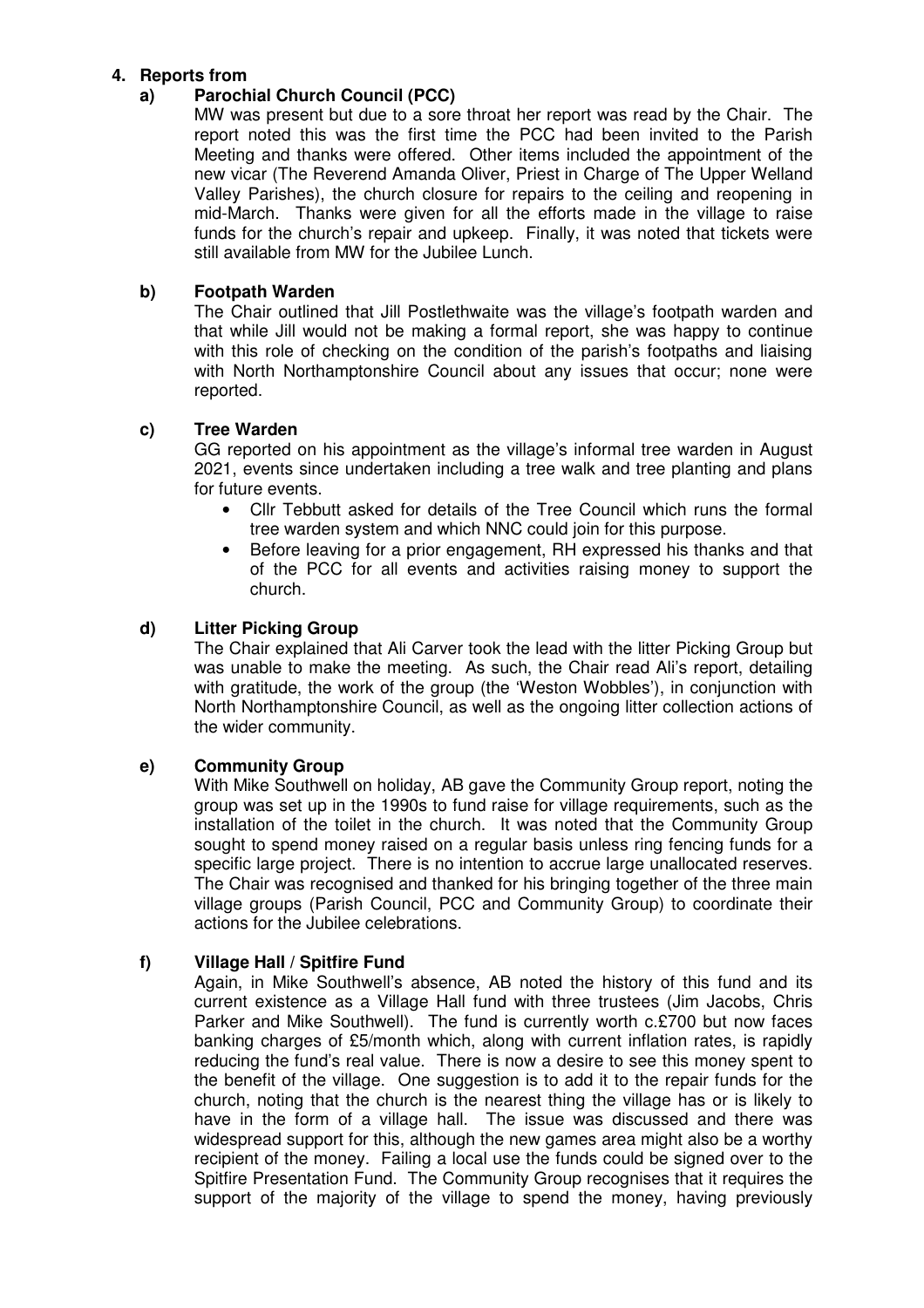reported that the money needed to benefit all villagers, and will look into how it can gauge the villagers' views on the options available.

#### **g) Speed Activated Speed Sign Update**

The Chair noted that the operation of the speed camera (TVRA) was being managed by Ray Carver. In Ray's absence, the Chair read Ray's report, giving details on how the system worked, the maintenance required (battery charging), the reports it was now producing, e.g. in March there 16,000 vehicle movements recorded, in April 29,000. The benefits and restrictions of the TVRA's were discussed. The Chair thanked Ray for his work.

#### **h) Flower Sales and Jubilee / Beacon Event Update**

Cathy De Boer was unable to attend the meeting and in her absence the Chair read her report on the work she and others had been doing in preparation for the Jubilee celebrations, including details relating to the beacon lighting (timing  $-$ 9.45pm in coordination with the rest of the Commonwealth, parking, marshals etc.), opening of the World War II Observation Post, beacon tarts, bagpipes and what to bring. An offer had been received to film the beacon lighting by an amateur drone operator, but it was agreed that this should be politely declined in the interests of personal privacy and safety.

The Chair also read details of the flower sale and coffee morning, which raised over £750 for the church repair fund. The previous year's sale had raised £113, with 50% going to the church, 25% to buy sparkling wine to toast the Queen's jubilee and the balance for other village purposes. Flowers had also been planted around the village, notably at the bus stop and village signs.

#### **5. Open Forum**

The Chair opened the meeting to the floor at 8.12pm. A question was raised about tree care and protection, which GG answered and offered to pick up further outside of the meeting.

No further issues were raised but the magnificent success of recent village events and activities was noted by the attendees and thanks and congratulations offered to all those involved. The Chair received a round of applause from the meeting for all he had done in that role over that last year and in recognition of the challenges he and the village had faced.

The Chair closed the meeting at 8.22pm.

#### **This meeting will be followed by the Annual Meeting of the Parish Council**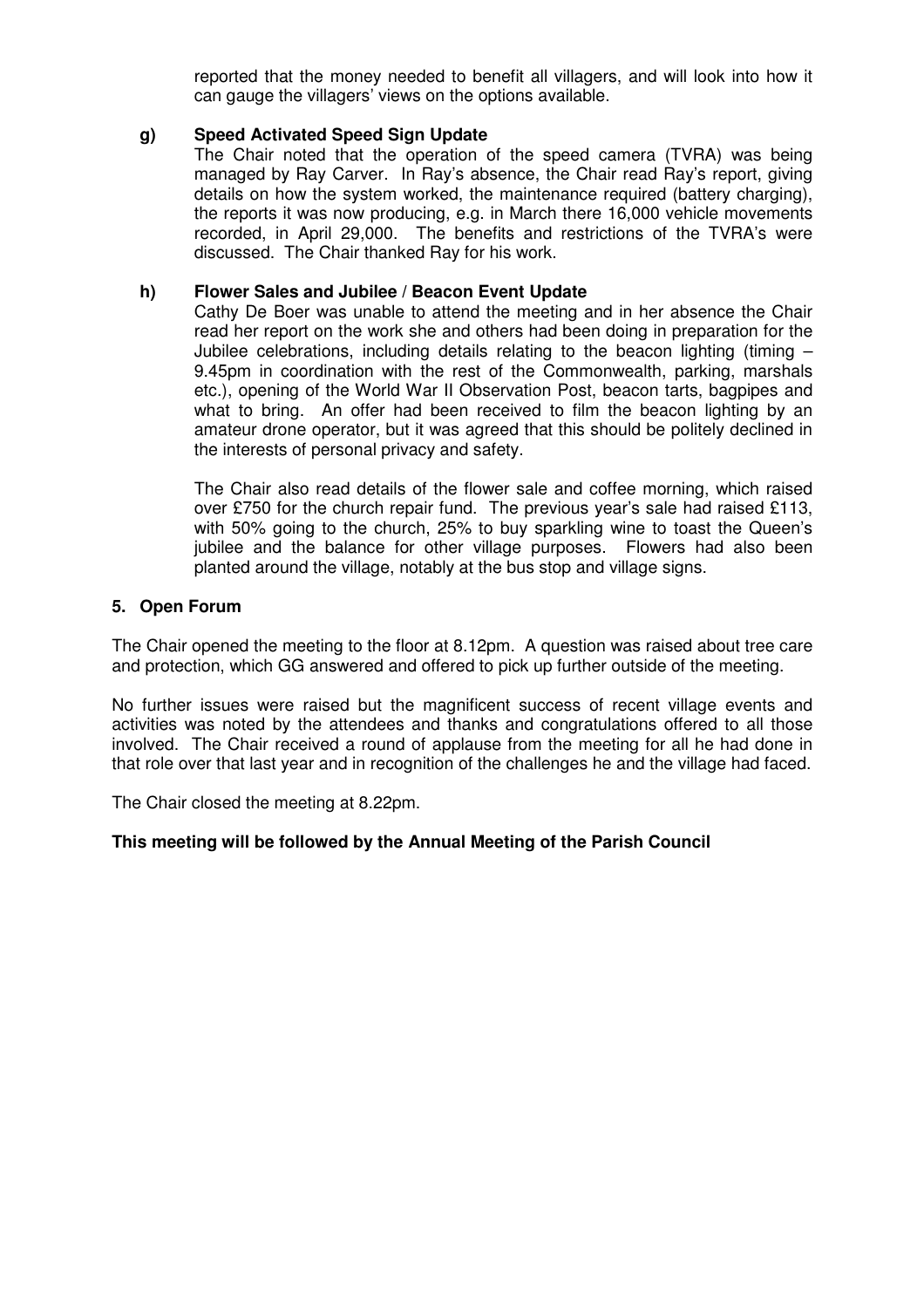# **Appendices**

# Weston by Welland Parish Council

# Chairman's Report for Annual Parish Meeting: 25 May 2022

In the council elections in May 2021 (postponed from the previous year due to the pandemic), the council took office following a contested election with a high turnout. Following their election, two successful candidates declined to accept their office. This led to two vacancies which were filled by co-option. In the late Autumn there were three resignations. As a consequence of the required number of electors signing to request an election, the election for these three vacancies was held in April. This was again contested, and led to a high turnout. The vacancies were duly filled again, and the council is currently at full strength. The cost of this second election will have to be borne by the council itself.

There were seven council meetings during the year, partly due to the council's decision to move to six meetings per year from four. The council is grateful to local county councillors Dearing, Howes and Tebbutt for their frequent and useful presence at these meetings.

Following the election in May 2021, the council reviewed the contract and salary of the clerk. The clerk's hours were increased to come closer to the nationally recommended number and now better reflect the time required. Very largely as a consequence of this, the precept was increased substantially in the 2022-23 budget, after many years of being held to roughly the same figure.

The council established a number of working groups: for EVENTS, for the RECREATION AREA, and for ENVIRONMENT matters. Much of the discussions and decisions of the council in the past year stem from these groups.

- the RECREATION AREA group, led by Councillor Grandidge, has continued to move towards the goal of establishing a recreation area to serve all residents. A Heads of Terms agreement was reached with the local landowner, Mr Parker. Planning permission has been applied for and has recently been granted. The group will now, on behalf of the council, be working towards finalising a lease agreement with Mr Parker before embarking on fund-raising. Although made much more difficult because of the pandemic, the group took several steps to inform and consult residents and there is evidence of strong support for the project.

- the ENVIRONMENT, led by Councillor Cowling, has met several times, together with a number of volunteer residents and guests from various bodies in the area. A Path Warden and a Tree Warden have been appointed. A litter-picking group has been set up which communicates via Whatsapp messaging. A 'refill'scheme has been set up to enable residents to order environmentally-friendly products related to cleaning, to reduce plastic usage. Many thanks to Graham and Nicky Garratt for organising this. Several events have been held: a tree walk, a tree-planting event, and a heritage talk. The group recently have heard of a successful grant application to support further environmental initiatives.

- In terms of events, the council is resolved to support and work collaboratively with the P.C.C. and the local Community Group, rather than seek to establish a separate 'events' organisation. Nevertheless, there may be occasions when the council organises its own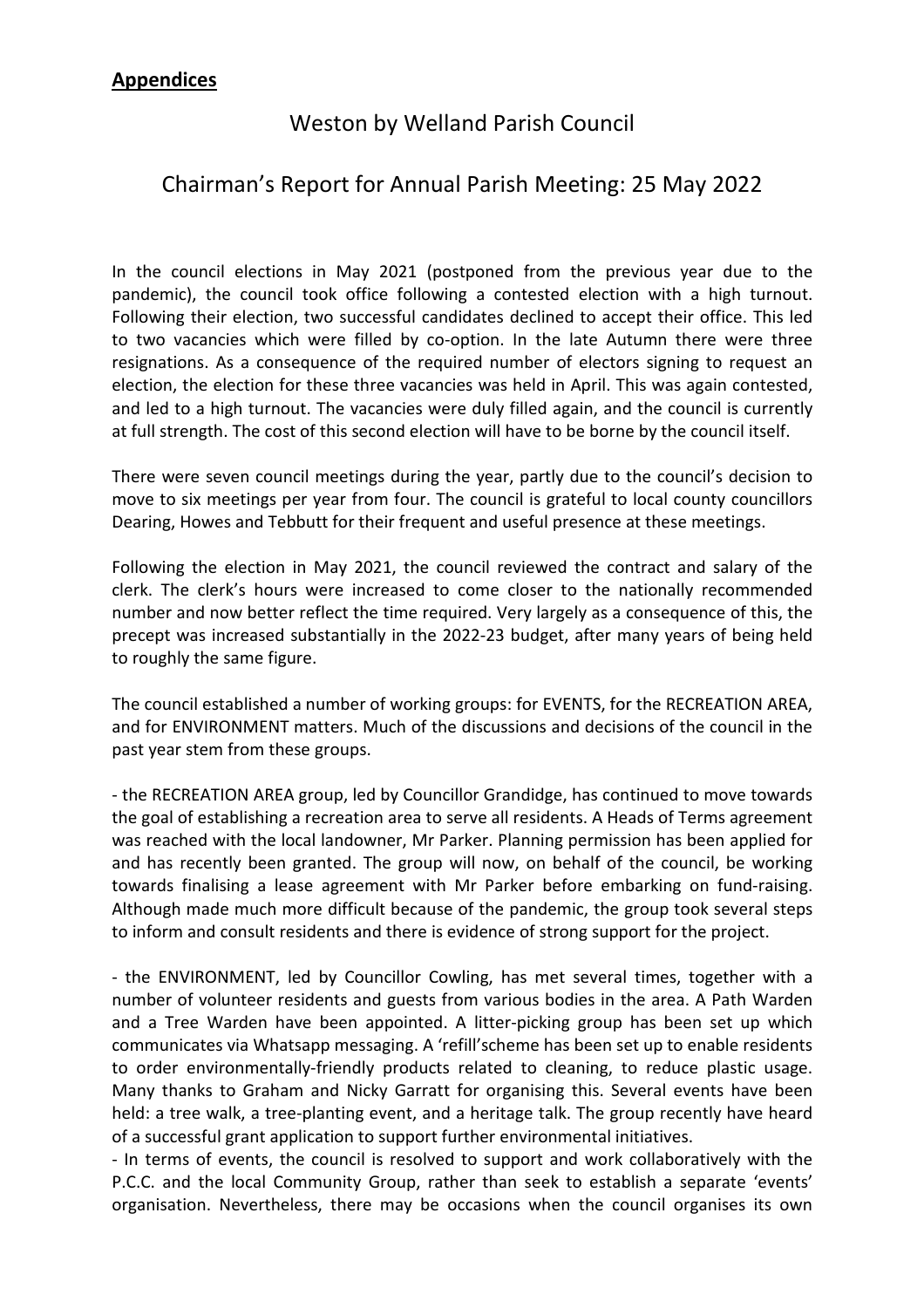events. Plans for the forthcoming Queen's Platinum Jubilee weekend have been drawn up in liaison with those two groups.

In addition,

- the council continues to support the Welland Wanderer bus service

- the council produced a two-year VILLAGE PLAN which was distributed to residents as part of a Christmas greeting

- Plans to produce a formal Neighbourhood Plan are still being actively pursued

- a pavement survey was conducted following complaints received from residents. This survey has been accepted by the county council highways department, and work on some of the items and recommendations in it have been completed

-- The defibrillator has been bought, and installed in the telephone box, with thanks to Councillors Emery and Grandige. Training sessions on the equipment are due to be arranged.

- The traffic-calming speed camera has been installed and is working. Thanks are due to Mr and Mrs Carver for offering to oversee this equipment.

Planning. The council considered five planning applications during the year. No objections were lodged to any.

Bob Roberts Chairman 25 May 2022

# WESTON BY WELLAND VILLAGE MEETING (25 MAY 2022)

# **Tree Warden's Annual Report**

#### **1. Appointment**

I was asked in August 2021 to be the village tree warden. For people that don't know me, I am a chartered forester and have been a professional forester all my adult working life. This tends to imply I know something about trees, but I wouldn't claim to be an expert.

I had previously been the village's official tree warden many years ago, but I believe the system collapsed in Northamptonshire when the county council could no longer pay the Tree Council's annual subscription for the official Tree Warden scheme. This still appears to be the case with North Northamptonshire Council, so I have assumed the role in an unofficial capacity.<sup>1</sup>

What the role is, is a little vague. The Tree Council state that:

*"Our Tree Wardens are local tree champions who plant, look after and stand up for the trees in their patch."<sup>2</sup>*

So, within reason, it's whatever's wanted, based around promoting trees within the parish and people's enjoyment of them.

 $\overline{a}$ 

 $^1$  Although I've been told by a fellow tree warden that there is a funding bid in the system to address this.

<sup>&</sup>lt;sup>2</sup> https://treecouncil.org.uk/tree-wardens/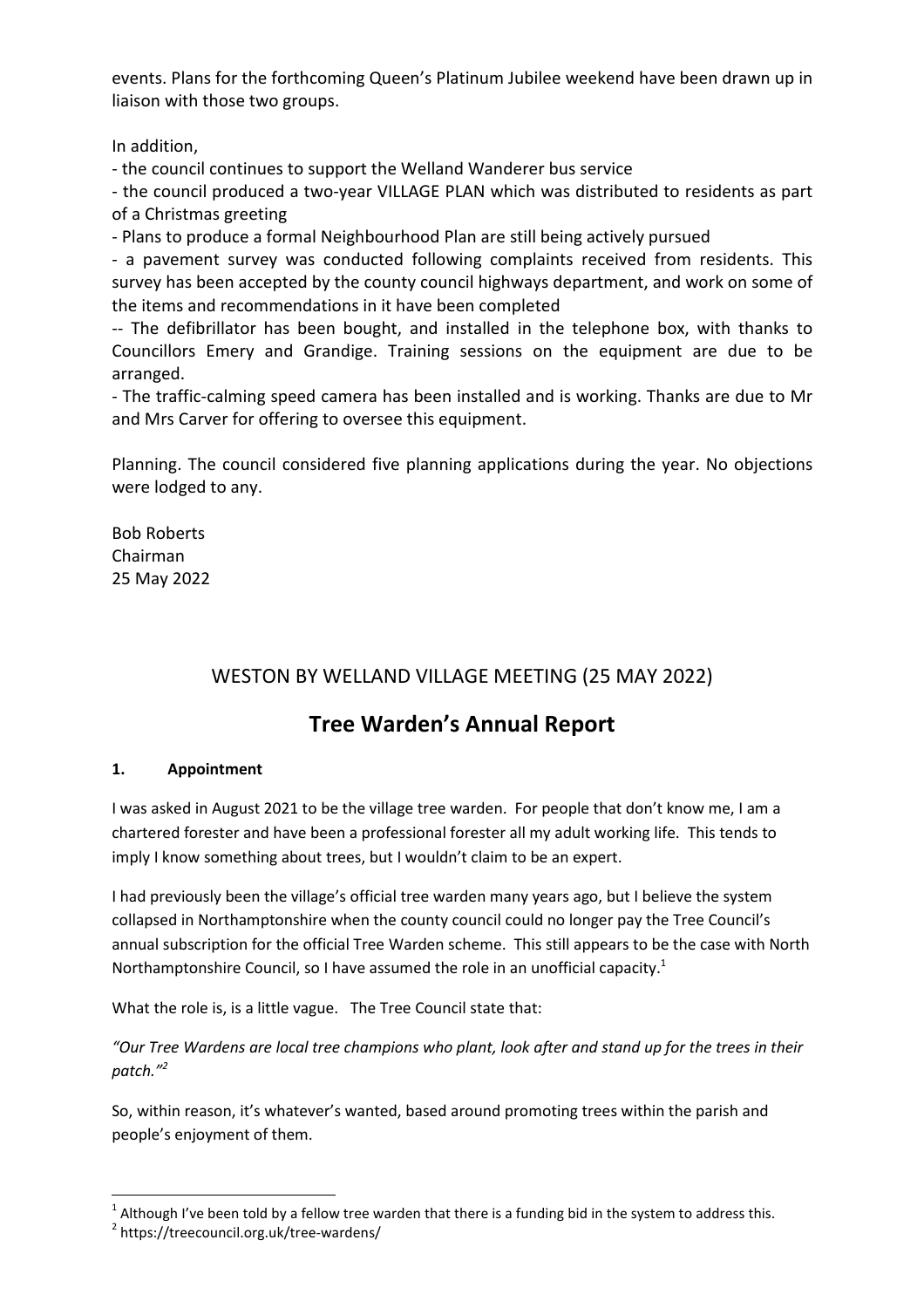#### **2. Village Tree Walk**

My first public event was a village tree walk held on  $9<sup>th</sup>$  October 2021. We met outside the Wheel and Compass pub at 10.30am. I don't have an official attendance figure but there must have been around 25-30 people. This including many young children and Anna Cowling did a fantastic job of tasking them with all sorts of tree related learning exercises.

The walk lasted for around 2 hours, by which time I had run out of puff. During that time, we had managed to walk almost the entire length of Valley Road between the pub and church, talking about the types of trees we encountered on our journey, although I failed to do the trees in the churchyard fair justice. Refreshment was then taken at the pub.

The plan is to do a similar if slightly later autumn walk this year, either in the village or around the surrounding countryside and possibly a spring walk next year if there is interest.

#### **3. Tree Planting**

We had a mast year in 2021, that's a year when many of the various native trees produce larger than normal quantities of seed. Richard Hart very kindly allowed me to collect acorns from the beautiful mature oak (*Quercus robur*) tree in his farmyard overhanging Valley Road. I potted up about 50 of these and they germinated the following spring into seedling oak trees.

I was then enraged to lose a number of these young trees to grey squirrel attacks, which I'm embarrassed to say I naively had not expected, so I ended up growing the remainder under chicken wire in our back garden. Anyone wishing to know more about my love for grey squirrels should see me later.

We then thought about where we might plant these trees in the parish and started to think about doing this as a public tree planting event to involve local people.

After looking at various options, Richard Hart kindly agreed to us planting the oak trees along his hedgerow on the western side of the Sutton Hill road. I find this a really attractive approach into the village and the valley beyond, being lined on either side by mature trees. Unfortunately, most of these trees are ash (*Fraxinus excelsior*), with what might now be expected to be limited remaining life expectancy. It is hoped that planting oak trees here will protect the setting of the village for the benefit of the people and wildlife that live here or pass through over the coming decades and centuries.

The tree planting day was set for  $19<sup>th</sup>$  March 2022 and with the help of Ryan Cowling and Nicky Garratt, we pegged out each planting station in advance. Again, we had a great turn out on the day of around 30 people of all ages. Plants, materials and tools needed carrying to site, there was a brief demonstration and then everyone got to it. In addition to planting the trees, they needed protecting from rabbits, hares and muntjac deer and we used a combination of cut down second hand tree shelters and new biodegradable tree shelters, both supported by new hardwood stakes, which Nicky and I donated.

In the end, the morning was spent planting around 33 trees, all oak except one hornbeam (*Carpinus betulus*) that I had spare. The event was free, although participants were invited to make a donation towards the church repair fund and were encouraged to attend the after (tea and cake) party in the church for the same purpose.

We are hoping to repeat this tree planting event next winter, possibly with a seed collecting and potting up event in the autumn if there is much seed showing on the trees. I am also thinking about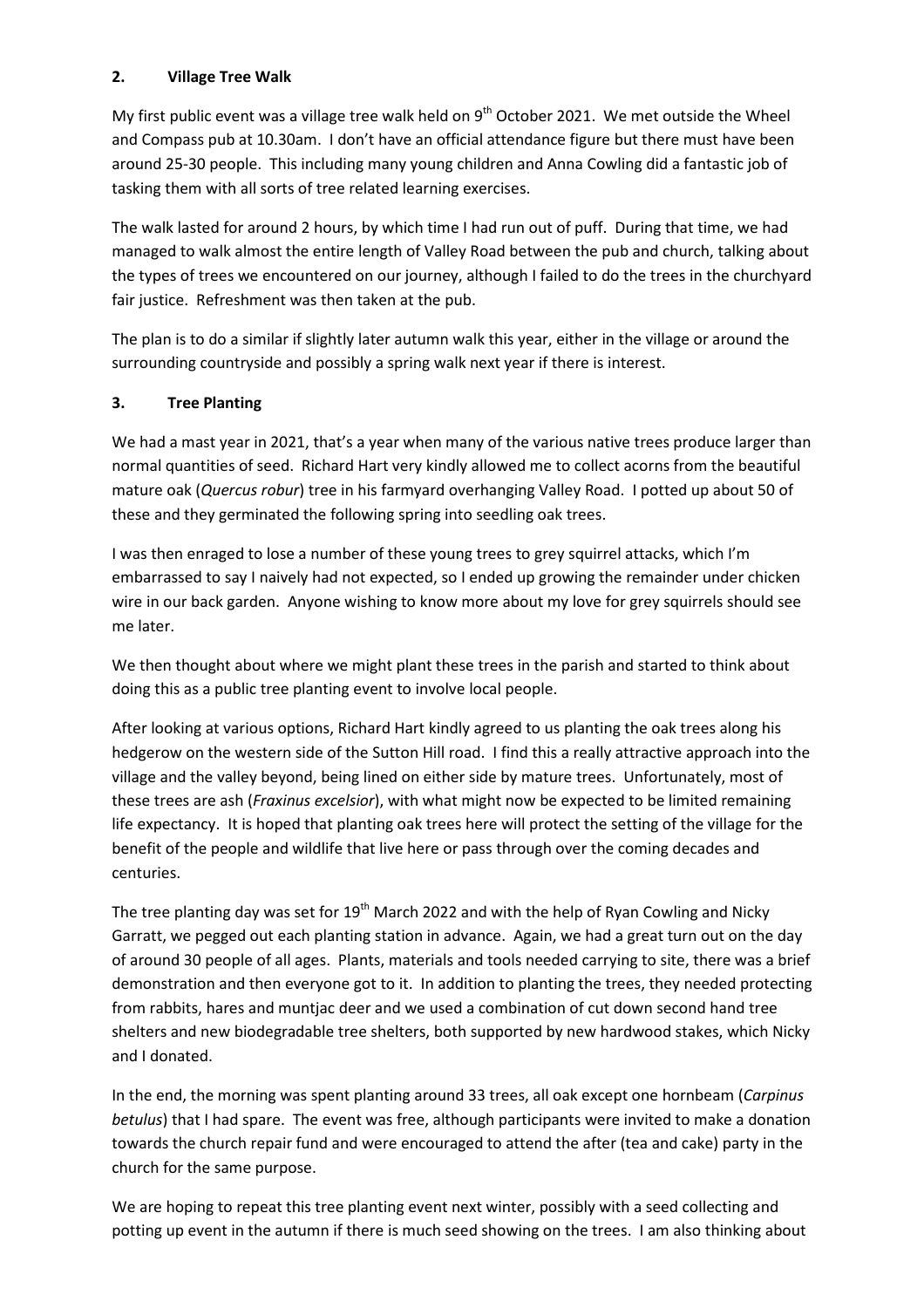offering tree planting sponsorship for a modest nominal fee for people wishing to at least partly offset the carbon footprint of their summer holidays – no carbon maths just a positive feeling for doing something good, all proceeds to support further tree planting.

#### **4. Other Events**

I am happy to consider any other tree related events that people think might be of interest.

**GVG: 24 05 2022.** 

# Weston By Welland Village Community Group

The Community Group was established in the 1990s

In 2006, the village community group raised funds for the installation of a toilet here in church, to enable it to be used by the community for various activities, such as the recent Bingo evening, plant sale and the many upcoming celebrations for the Platinum Jubilee.

Over the years the group has raised money for the benefit of the village community.

The group recently donated a sum of money to the church for urgently needed repairs.

Although the groups funds are reduced it is hoped with the forthcoming launch of the 100 club this should see a reasonable income for the group, along with giving residents the chance to win something as well.

The groups profits will be used within the community.

Mike and Sheila Southwell would like to step down so new members the opportunity to join but does need new members to join in.

# **Weston by Welland Village Hall Fund, formerly known as the Spitfire Fund**

The above fund was formed during WW2 to fund the construction of Spitfire planes to help with the war effort.

There are three trustees of the fund, which was renamed some years ago as the Village Hall Fund, with the intention of it being used towards a village hall.

The trustees are Jim Jacobs, Chris Parker and Mike Southwell. They consider that there is little likelihood of a village hall being built.

Some years ago a toilet was installed in our church, and since then it has been used for various community purposes.

The fund is currently valued at approximately £700.00.

If the bank that holds this fund is acting like many other banks, then there will be a £5.00 per month charge for administering the account. The fund will thus be diminishing at a rate of £60.00 per annum.

The trustees were proposing that the fund should be used to pay towards the recent repairs to the church, but for this to happen, the views of residents must be sought.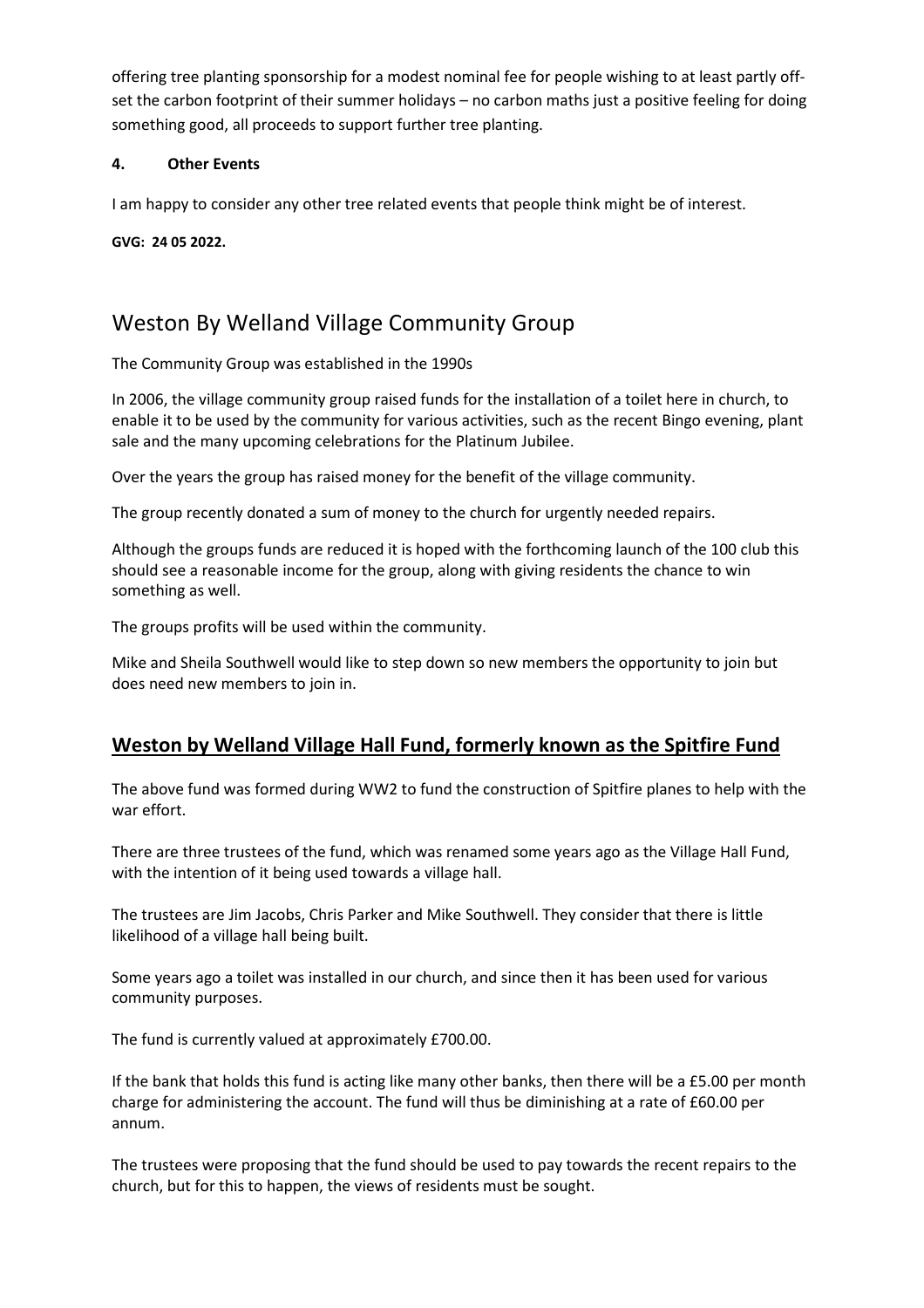If no agreement can be reached, it could perhaps be a possibility to transfer it to the Spitfire Preservation Society, as this would be along the lines of the original aims and objects of the fund.

It is hoped agreement is sought and made soon on how the funds are spent otherwise over the next 12 years there will no funds, and the previous fundraising efforts will have been in vain.

### **Report on behalf of the Litterpicking Team**

### **May 2022**

There has been regular litter picking in and around Weston for about 25 years but over the last couple of years a more formal and larger team has been established and there are currently 9 residents who have committed to picking regularly. We have a whatsapp group where we keep in touch and post pictures of the rubbish we gather, this gives us a rough idea of just how big an issue littering in our area is.

 As well as keeping the verges free from litter, much of it food wrappings and drinks bottles and cans, we have reported cases of fly tipping to the council and have cleared larger items from verges and ditches. At the end of April Graham and I dragged a considerable amount of debris, including wheels, tyres, car bumpers and a large quantity of bagged garden waste from the ditches in Green Lane. This we reported to the Northamptonshire Council who came and collected the majority of it. Two piles still remain. These have been reported twice, so hopefully they will soon be removed.

Littering will continue to be a problem for many years I am sure and as such we are very grateful to the many residents who, although not officially Weston Wombles, help us in our endeavours by picking up litter while out walking. All help is very much appreciated. I would also like to take this opportunity to thank the team for their hard work and dedication in keeping our small area of the county litter free.

If anyone would like to join us or has any ideas for improving things for both residents and wildlife with regards to the issue of litter, please contact me.

Ali Carver

Litterpicking Team Co-ordinator (Weston Wombles)